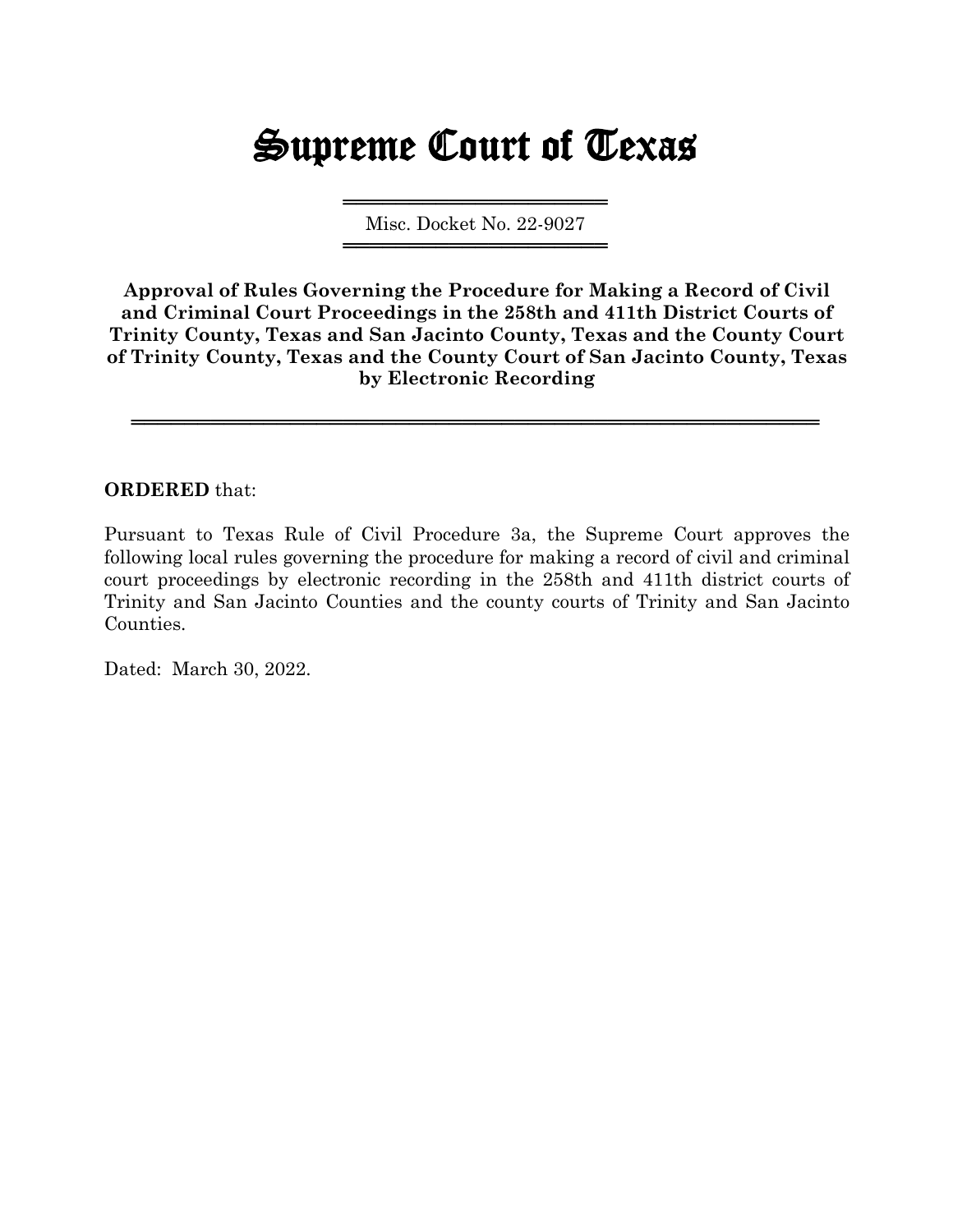$V$  pollar  $U$ . Sport

Nathan L. Hecht, Chief Justice

 $\sim$ sura  $\sim$ . permana

Debra H. Lehrmann, Justice

\_\_\_\_\_\_\_\_\_\_\_\_\_\_\_\_\_\_\_\_\_\_\_\_\_\_\_\_\_\_\_\_\_\_ Jeffrey S. Boyd, Justice  $\sqrt{2}$ John P. Devine, Justice

 $\rightarrow$ James<sup>1</sup>D. Blacklock, Justice

 $\sim$ Busby, Justice

 $C$  and  $C$  is the subset

Bland, Justice

\_\_\_\_\_\_\_\_\_\_\_\_\_\_\_\_\_\_\_\_\_\_\_\_\_\_\_\_\_\_\_\_\_\_\_\_\_\_\_

Rebeca A. Huddle, Justice

 $\gamma$ Evan A.  $\psi$ <sub>u</sub>ng, Ustice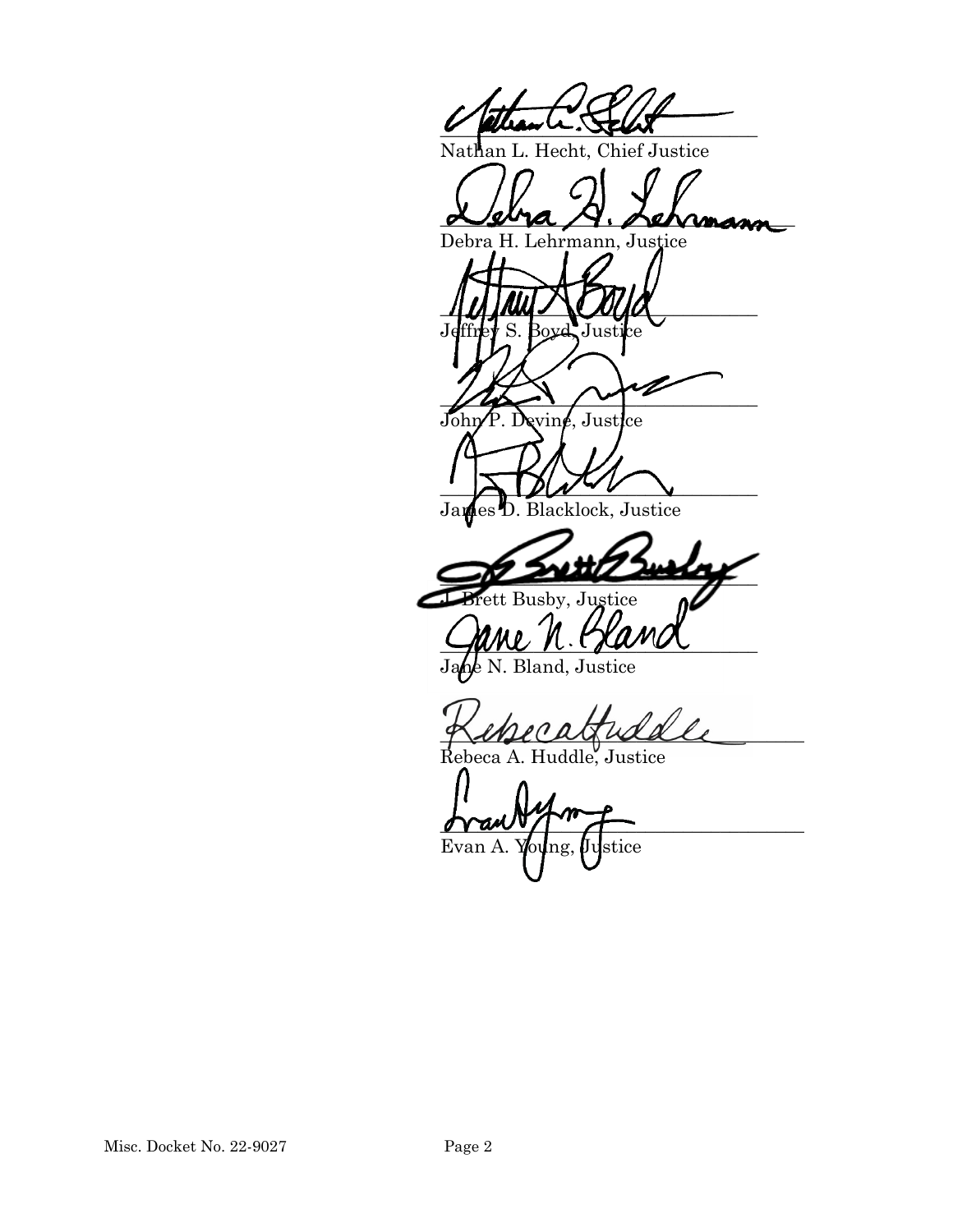## **IN THE COURT OF CRIMINAL APPEALS OF TEXAS**

════════════════════════════════════╧═ Misc. Docket No. 22-001 ════════════════════════════════════

**Approval of Rules Governing the Procedure for Making a Record of Civil and Criminal Court Proceedings in the 258th and 411th District Courts of Trinity County, Texas and San Jacinto County, Texas and the County Court of Trinity County, Texas and the County Court of San Jacinto County, Texas by Electronic Recording** 

════════════════════════════════════════════════════

════════════════════════════════════════════════════

#### **ORDERED** that:

 In conjunction with the Supreme Court of Texas, the Court of Criminal Appeals hearby approves the following local rules governing the procedure for making a record of civil and criminal court proceedings by electronic recording in the 258th and 411th district courts of Trinity and San Jacinto Counties and the country courts of Trinity and San Jacinto Counties.

Dated: March 30, 2022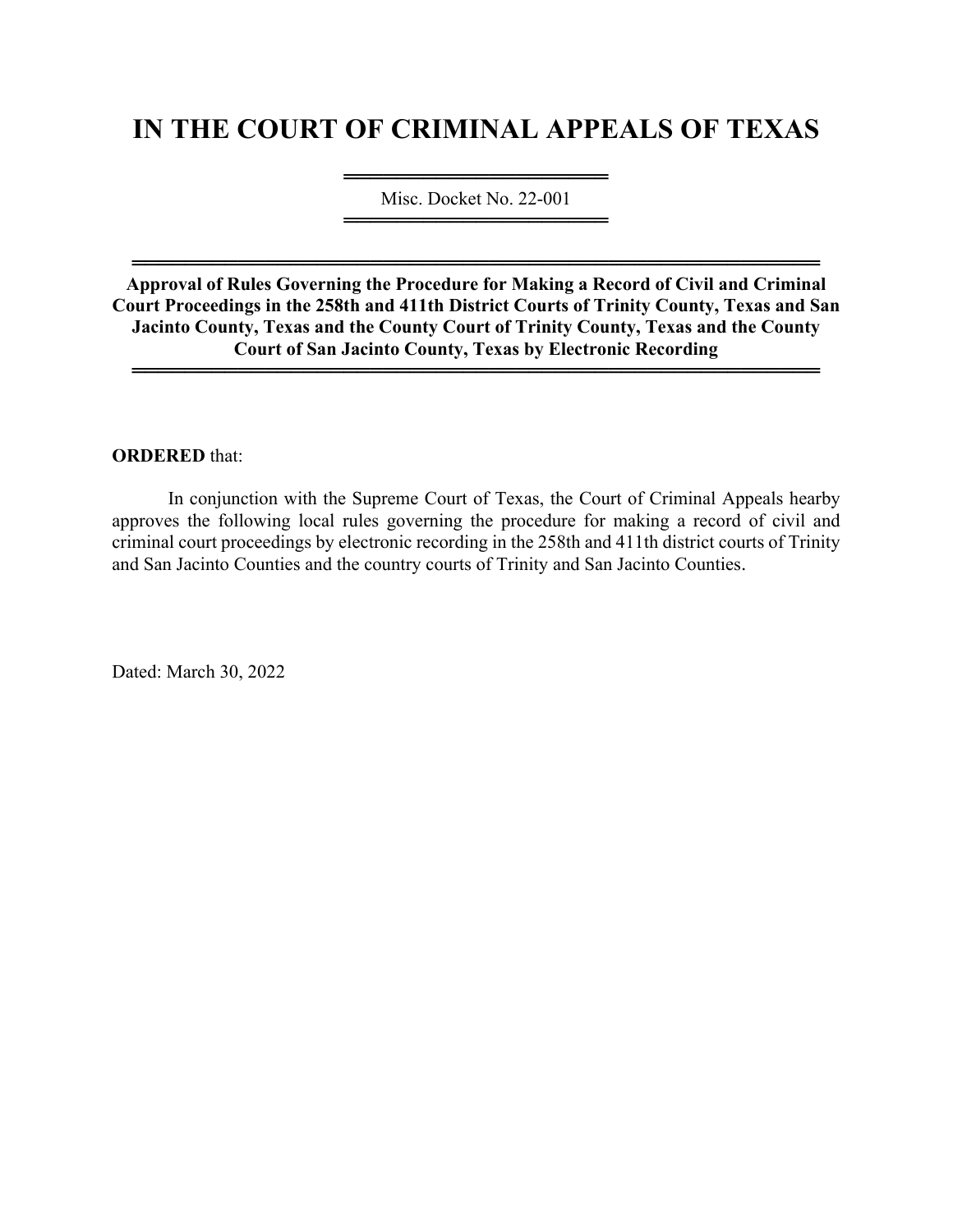Shawar Keller

Sharon Keller, Presiding Judge

Barbara Hervey, Judge

Bert Richardson, Judge

Kevin P. Yeary, Judge

David Newell, Judge

au U9

Mary Lou Keel, Judge

 $M$ 

Scott Walker, Judge

Michelle M. Slaughter, Judge

Jesse F. McClure III, Judge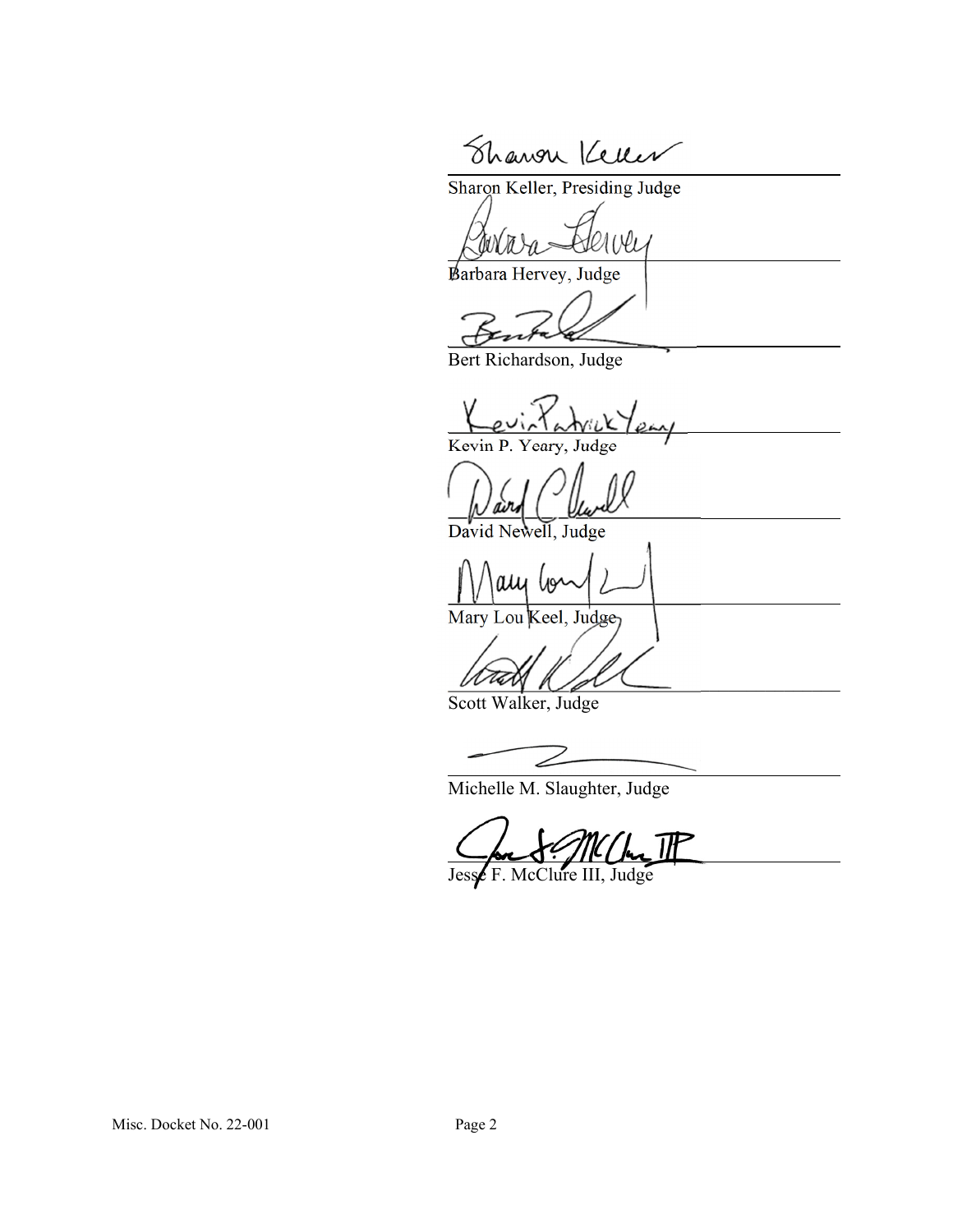### **RULES GOVERNING THE PROCEDURE FOR MAKING A RECORD OF CIVIL AND CRIMINAL COURT PROCEEDINGS IN THE 258TH AND 411TH DISTRICT COURTS OF TRINITY COUNTY, TEXAS AND SAN JACINTO COUNTY, TEXAS AND THE COUNTY COURT OF TRINITY COUNTY, TEXAS AND THE COUNTY COURT OF SAN JACINTO COUNTY, TEXAS BY ELECTRONIC RECORDING**

- 1. **Application.** The following rules govern the procedures in the 258th District Court of Trinity County and San Jacinto County, the 411th District Court of Trinity County and San Jacinto County and the County Courts of Trinity County and San Jacinto County in proceedings – including criminal and civil matters – in which a record is made by electronic audio or audio-visual recording, as well as appellate records prepared from such proceedings.
- 2. **Duties of Court Recorders.** No stenographic record shall be required of any proceedings that are electronically recorded. The court shall designate one or more persons as court recorders, whose duties shall include:
	- a. Ensuring that the recording system is functioning properly throughout the proceeding and that a complete, distinct, clear and transcribable recording is made;
	- b. Making a detailed, legible log for all proceedings being recorded, indexed by the date and location of each event being recorded, showing the number and style of the proceeding before the court, the correct name of each person speaking, the nature of the proceeding (e.g. voir dire, opening, examination of witnesses, crossexamination, argument, bench conferences, whether in the presence of the jury, etc.), the time of the day of each event and, the offer, admission or exclusion of all exhibits;
	- c. Filing with the clerk the original log and exhibits after a proceeding ends;
	- d. Storing or providing for storing of the electronic audio or audiovisual recording to ensure it is preserved as required by law and accessible;
	- e. Prohibiting or providing for prohibition of access by any person to the original recording without written order of the presiding judge of the court;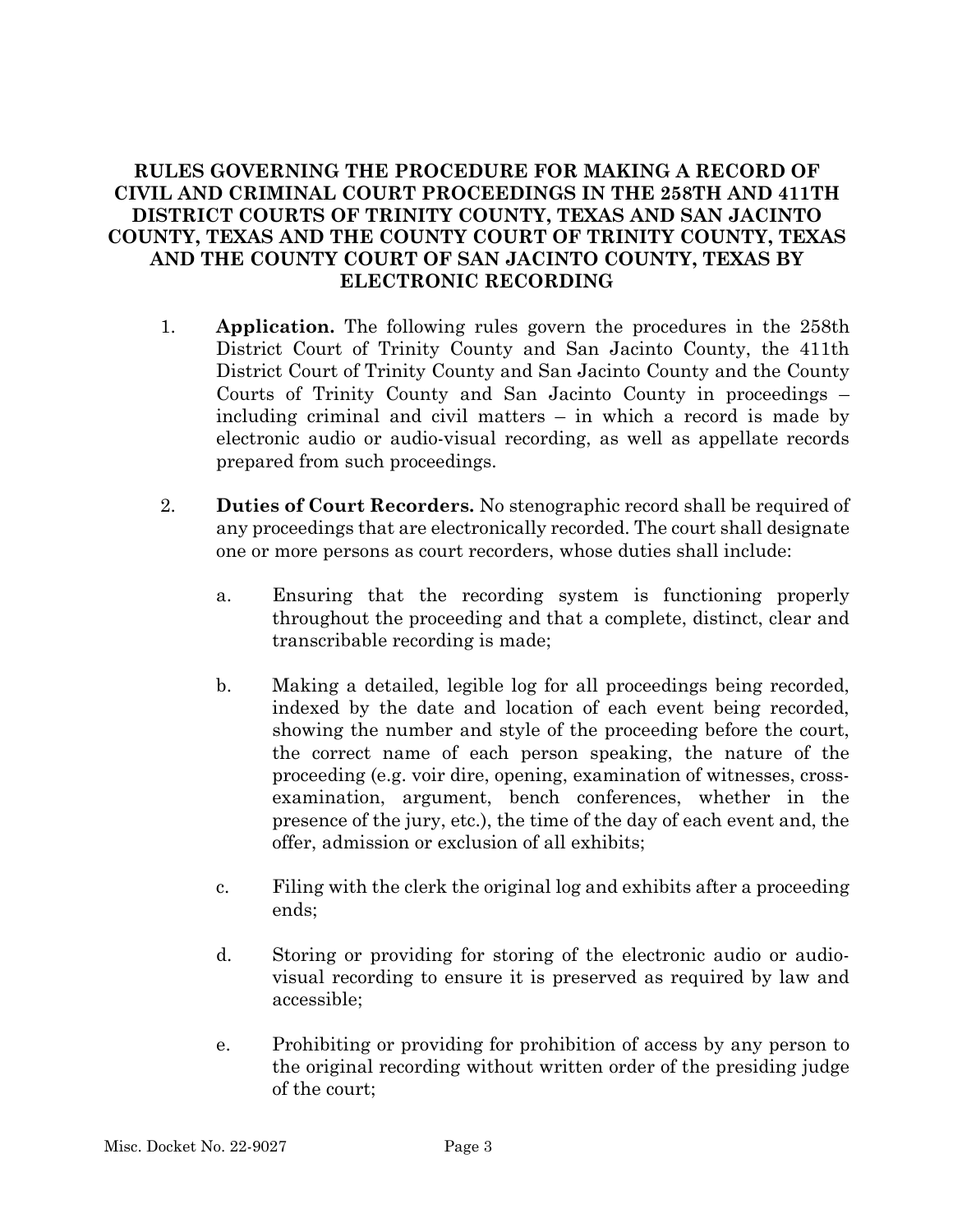- f. Preparing or obtaining a certified copy of the original recording of any proceeding, any of the exhibits the parties to the appeal designate, and certified copies of the original log, upon full payment of the charge imposed therefor, at the request of any person entitled to such recording, or at the direction of the judge of the court, or at the direction of any appellate judge who is presiding over any matter involving the same proceeding, subject to the laws of this state, rules of procedure and the instructions of the presiding judge of the court; and,
- g. Performing such other duties as may be directed by the presiding judge and prescribed by the Texas Rules of Civil Procedure and Texas Rules of Appellate Procedure and the Uniform Format Manual for Texas Reporters' Records.
- 3. **Reporter's Record.** The reporter's record on appeal from any proceeding of which an electronic recording has been made shall be labeled to reflect clearly the numbered contents certified by the court recorder to be a clear and accurate copy of the original recording of the entire proceedings. Any exhibits designated by the parties for inclusion in the reporter's record shall be arranged in numerical order and firmly bound together so far as practicable, together with an index consisting of a brief description identifying each exhibit.
- 4. **Time for Filing.** The court recorder shall file the reporter's record with the court of appeals within fifteen days after the perfection of an appeal. No other filing deadlines as set in the Texas Rules of Appellate Procedure are changed.
- 5. **Appendix.** Each party shall file with its brief an appendix containing a written transcription of all portions of the recorded reporter's record and a copy of all exhibits relevant to the issues raised on appeal. Transcriptions shall be presumed to be accurate unless objection is made. The form of the appendix and transcription shall conform to any specifications of the Supreme Court and/or the Court of Criminal Appeals and comply with the Order Directing the Form of the Appellate Record and the Uniform Format Manual for Texas Reporters' Records.
- 6. **Presumption.** The appellate court shall have no duty to review any part of an electronic audio or audio-visual recording and may presume that nothing omitted from the transcriptions in the appendices is relevant to any issues raised or to the disposition of the appeal.